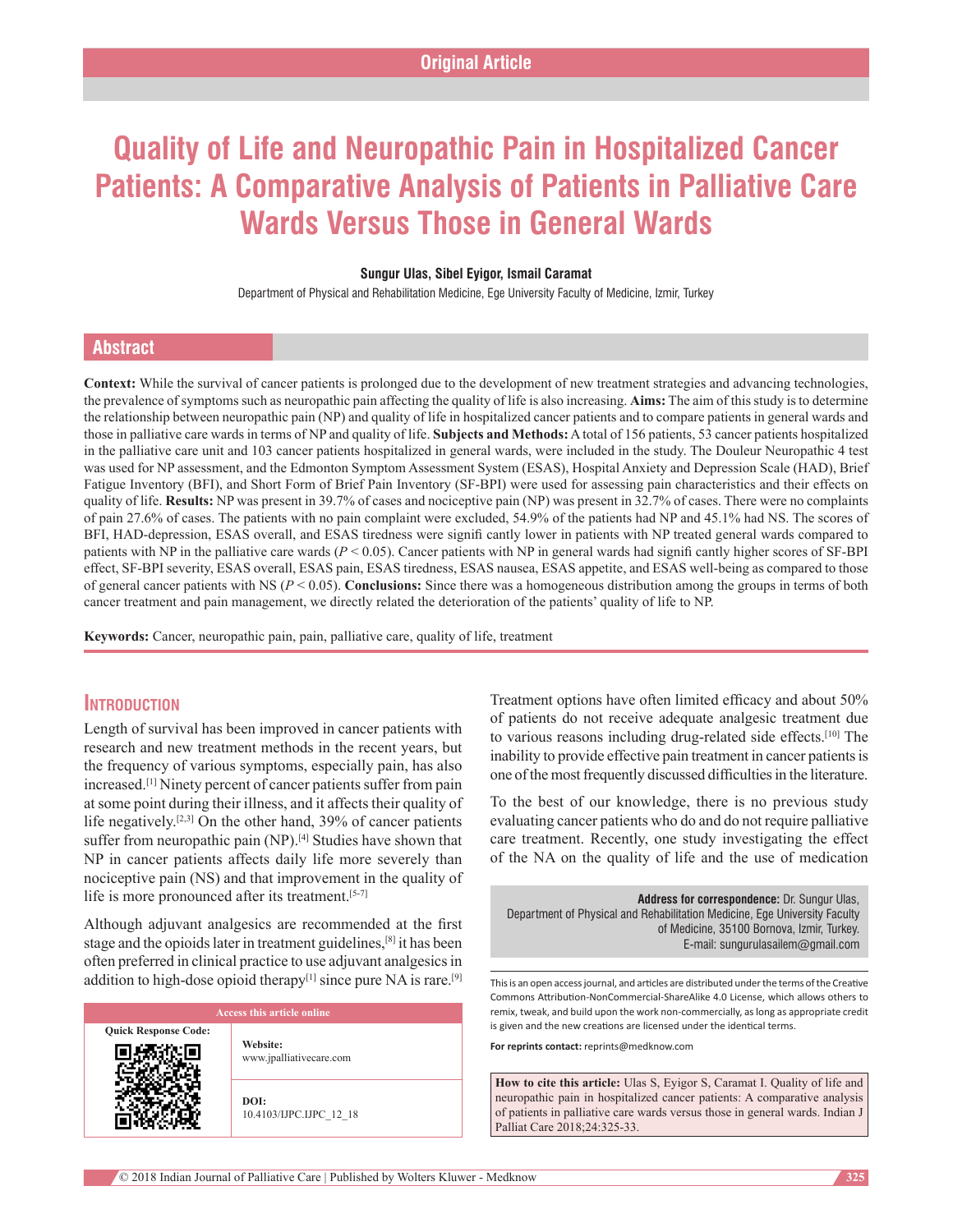in cancer patients has been published.[11] When considering the clinical characteristics of the palliative care unit and hospitalized patients, a greater impact on quality of life may be expected.<sup>[12,13]</sup> However, pain status of these patients and its impact level on daily life can be a guide for the treatment.

The primary purpose of our study was to establish the relationship between NP and the quality of life and the use of medication in cancer patients. The secondary aim was to compare the patients from palliative care and oncology units in terms of NP and the quality of life.

# **METHODS**

A group of 153 patients(103 from oncology unit, "Group O" and 53 from palliative care unit, "Group P") who were diagnosed with cancer in the Medical Oncology Hospital at the Ege University School of Medicine were included in the study. Written informed consent was obtained from each participant. Exclusion criteria were being <18 years old, difficulty in answering the questionnaires due to language or cognitive limitations, and severe health problems affecting their ability to answer questions [Figure 1].

Sociodemographic and clinical data (age, sex, type of cancer, type and localization of pain, medication, cancer treatments, etc.) about the patients were obtained from medical records and face-to-face interviews. The Douleur Neuropathique 4 (DN4) questionnaire was used for NP assessment. The DN4 consists of



**Figure 1:** Study patient flow diagram.

10 questions. Each "yes" answer was scored as 1 point and each "no" answer as 0 points. Atotal score of 4 points or above were considered to have NP.[14] The Edmonton Symptom Assessment System (ESAS), the Hospital Anxiety and Depression Scale (HADS), the Brief Fatigue Inventory (BFI), and the Brief Pain Inventory (BPI) were used to determine the characteristics of pain and its effect on the quality of life. ESAS consists of 10 questions, which evaluates patient's symptoms (pain, fatigue, nausea, depression, anxiety, drowsiness, appetite, well-being, shortness of breath, etc.) and each question is scored from 0 to 10 points.<sup>[15]</sup> HADS is a test consisting of 14 multiple-choice questions evaluating anxiety and depression. Higher scores indicate higher anxiety and depression.[16] The BFI consists of 9 questions to assess fatigue and each item is scored from 0 to 10 points. A total score of 1–3 points indicates mild, 4–6 points indicates moderate, and 7–10 points indicates severe fatigue.[17] The BPI consists of 9 main questions designed to evaluate the presence, localization, and severity of pain, and its effect on quality of life; higher scores indicate increased pain and deterioration of functioning.<sup>[18]</sup>

#### **Statistical analysis**

The Number Cruncher Statistical System(NCSS v2007) and the Power Analysis and Sample Size (PASS v2008) (Utah, USA) programs were used for statistical analyses. The descriptive statistical methods (mean, standard deviation, minimum, maximum, median, frequency, and ratio) were used to analyze the data along with Student's *t*-test and Mann–Whitney U-test for two group comparisons involving the quantitative data with and without normal distribution, respectively. Pearson's Chi‑square test, Fisher's exact test, Fisher–Freeman–Halton test, and Yates Continuity Correction Test (Chi-square test with Yates correction) were used for the comparison of qualitative data. Significance was accepted at *P* < 0.01 or *P* < 0.05, where appropriate.

# **Results**

A total of 156 cancer patients were included in the study: 53 in the palliative care unit (Group P) and 103 in the oncology unit (Group O). NA and NS were observed in 39.7% ( $n = 62$ ) and  $32.7\%$  ( $n = 51$ ) of all participants, respectively. When cancer patients without pain were excluded, these numbers were 54.9% and 45.1%, respectively. Patients with NA in Group P and Group O were 48.4% and 51.6%, respectively.

The most common type of cancer found in the study was cancer of the gastrointestinal system (GIS, 31%) followed by breast cancer (22.1%). The most common localization of pain was in the lower extremity (41.6%). The descriptive data for study participants in each group were summarized in Table 1.

There were no significant relationships among the groups(Group O vs. Group P, NA vs. NS), intergroup (Group O NA/NS vs. Group P NA/NS) and intragroup (NA vs. NS) comparisons in terms of chemotherapy (CT), radiotherapy (RT), or surgery features  $(P > 0.05)$  [Table 2].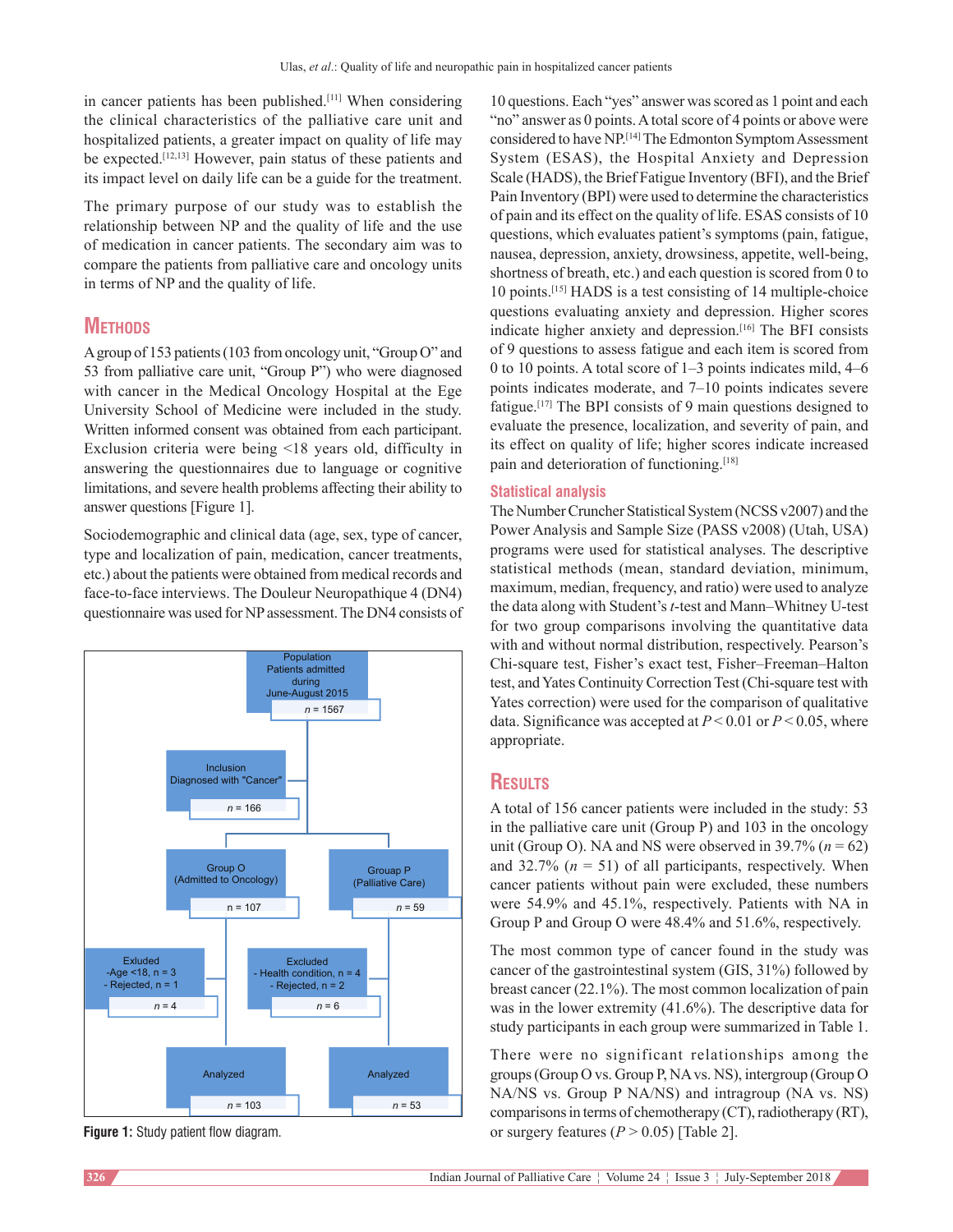Most frequently used medications for pain management were opioids (29.2% in Group O, 24.8% in Group P, total %54) followed by paracetamol (12.4% in Group O, 15% in Group P, total 27.4%), nonsteroidal anti-inflammatory drugs (NSAIDs) (8% in Group O, 3.5% in Group P, total 11.5%), antiepileptics (5.3% in Group O, 2.7% in Group P, total  $8\%$ ), and steroids  $(0.9\%$  in Group O, 5.3% in Group P, total 6.2%). No significant relationship was found between the groups (Group O vs. Group P, NA vs. NS), intergroup (Group O NA/NS vs. Group P NA/NS), and intragroup (NA vs. NS) in terms of medication use except for steroid use, which was significantly lower in Group O than Group P (*P* < 0.05) [Table 3].

Tables 4 and 5 show general (Group O vs. Group P, NA vs. NS), intergroup (Group O NA/NS vs. Group P NA/NS), and intragroup (NA vs. NS) comparisons of scores from the BFI, ESAS, HADS, and the BPI. Among the entire group of participants, the BPI impact and severity, and ESAS total, pain, fatigue, nausea, appetite, and well-being scores of patients with NA were significantly higher than those with NS ( $P < 0.01$  or  $P < 0.05$ ); there were no significant differences in other scale parameters ( $P > 0.05$ ). The BPI severity, the BFI, HADS, depression and anxiety, and ESAS total, fatigue, nausea, and appetite scores of patients in Group O were significantly lower than those in Group  $P (P < 0.01$  or  $P < 0.05$ ; there were no significant differences in other scale parameters  $(P > 0.05)$ . In Group O, the BPI severity and impact, and ESAS total, pain, nausea, and appetite scores of patients with NA were significantly higher than those with NS (*P* < 0.01 or *P* < 0.05); there were no significant differences in other scale parameters ( $P > 0.05$ ). In Group P, the ESAS pain score of patients with NA was significantly higher than those with NS  $(P < 0.05)$ ; there were no significant differences in other scale parameters  $(P > 0.05)$ . Among patients with NA, the BFI, HADS depression, and ESAS total and fatigue scores of patients in Group O were significantly lower than those in Group  $P(P < 0.05)$ ; there were no significant differences in other scale parameters ( $P > 0.05$ ). Among patients with NS, HADS anxiety and ESAS nausea scores of patients in Group O were significantly lower than those in Group  $P(P < 0.05)$ ; there were no significant differences in other scale parameters  $(P > 0.05)$ .

## **Discussion**

The overall incidence of neuropathic pain (NA) in cancer patients was 39.7% (54.9% among patients with pain) in this study. It was found that physical and psychological symptoms were observed more commonly among patients with NA compared with patients having nociceptive pain (NS) and that this impact was more evident in patients in the palliative unit (Group P) compared with the patients in the oncology unit (Group O). It was found that the pain was localized most

|                   |                                     | <b>General wards</b>                    |                                     | <b>Palliative care</b>                  | <b>General total</b> |
|-------------------|-------------------------------------|-----------------------------------------|-------------------------------------|-----------------------------------------|----------------------|
|                   | Neuropathic pain<br>$(n=32), n$ (%) | Nociceptive pain<br>$(n=35)$ , n $(\%)$ | Neuropathic pain<br>$(n=30), n$ (%) | Nociceptive pain<br>$(n=16)$ , n $(\%)$ | $(n=113), n$ (%)     |
| Gender            |                                     |                                         |                                     |                                         |                      |
| Male              | 18(56.3)                            | 12(34.3)                                | 10(33.3)                            | 7(43.8)                                 | 47(41.6)             |
| Female            | 14(43.8)                            | 23(65.7)                                | 20(66.7)                            | 9(56.3)                                 | 66 (58.4)            |
| Age               |                                     |                                         |                                     |                                         |                      |
| Minimum-Maximum   | 21-79                               | 18-85                                   | 27-78                               | 28-82                                   | 18-85                |
| $Mean \pm SD$     | 52.00±16.42                         | 51.09±16.98                             | 51.53±13.49                         | 59.31±13.44                             | $52.63 \pm 15.53$    |
| Tumor type        |                                     |                                         |                                     |                                         |                      |
| Respiratory       | $\boldsymbol{0}$                    | 3(8.6)                                  | 5(16.7)                             | $\boldsymbol{0}$                        | 8(7.1)               |
| Urogenital        | 2(6.3)                              | 4(11.4)                                 | 6(20.0)                             | 2(12.5)                                 | 14(12.4)             |
| <b>GIS</b>        | 11(34.4)                            | 9(25.7)                                 | 9(30.0)                             | 6(37.5)                                 | 35(31.0)             |
| Bone              | 5(15.6)                             | 4(11.4)                                 | 1(3.3)                              | $\mathbf{0}$                            | 10(8.8)              |
| <b>Breast</b>     | 6(18.8)                             | 9(25.7)                                 | 7(23.3)                             | 3(18.8)                                 | 25(22.1)             |
| Others            | 8(25.0)                             | 6(17.1)                                 | 2(6.7)                              | 5(31.3)                                 | 21(18.6)             |
| Pain localization |                                     |                                         |                                     |                                         |                      |
| Head              | 1(3.1)                              | 1(2.9)                                  | 1(3.3)                              | 1(6.3)                                  | 4(3.5)               |
| Neck              | 1(3.1)                              | 1(2.9)                                  | $\mathbf{0}$                        | 1(6.3)                                  | 3(2.7)               |
| Shoulders         | 2(6.3)                              | 2(5.7)                                  | 2(6.7)                              | 2(12.5)                                 | 8(7.0)               |
| Arms              | $\boldsymbol{0}$                    | 1(2.9)                                  | 2(6.7)                              | $\mathbf{0}$                            | 3(2.7)               |
| <b>Breast</b>     | 3(9.4)                              | 7(20.0)                                 | 3(10.0)                             | 1(6.3)                                  | 14(12.4)             |
| Abdomen           | 2(6.3)                              | 3(8.6)                                  | 9(30.0)                             | 6(37.5)                                 | 20(17.7)             |
| Lower extremities | 19(59.4)                            | 13(37.1)                                | 10(33.3)                            | 5(31.3)                                 | 47(41.6)             |
| Dorsal            | 4(12.5)                             | 7(20.0)                                 | 2(6.7)                              | $\mathbf{0}$                            | 13(11.5)             |
| Low back          | $\mathbf{0}$                        | $\boldsymbol{0}$                        | 1(3.3)                              | $\overline{0}$                          | 1(0.9)               |

GIS: Gastrointestinal system, SD: Standard deviation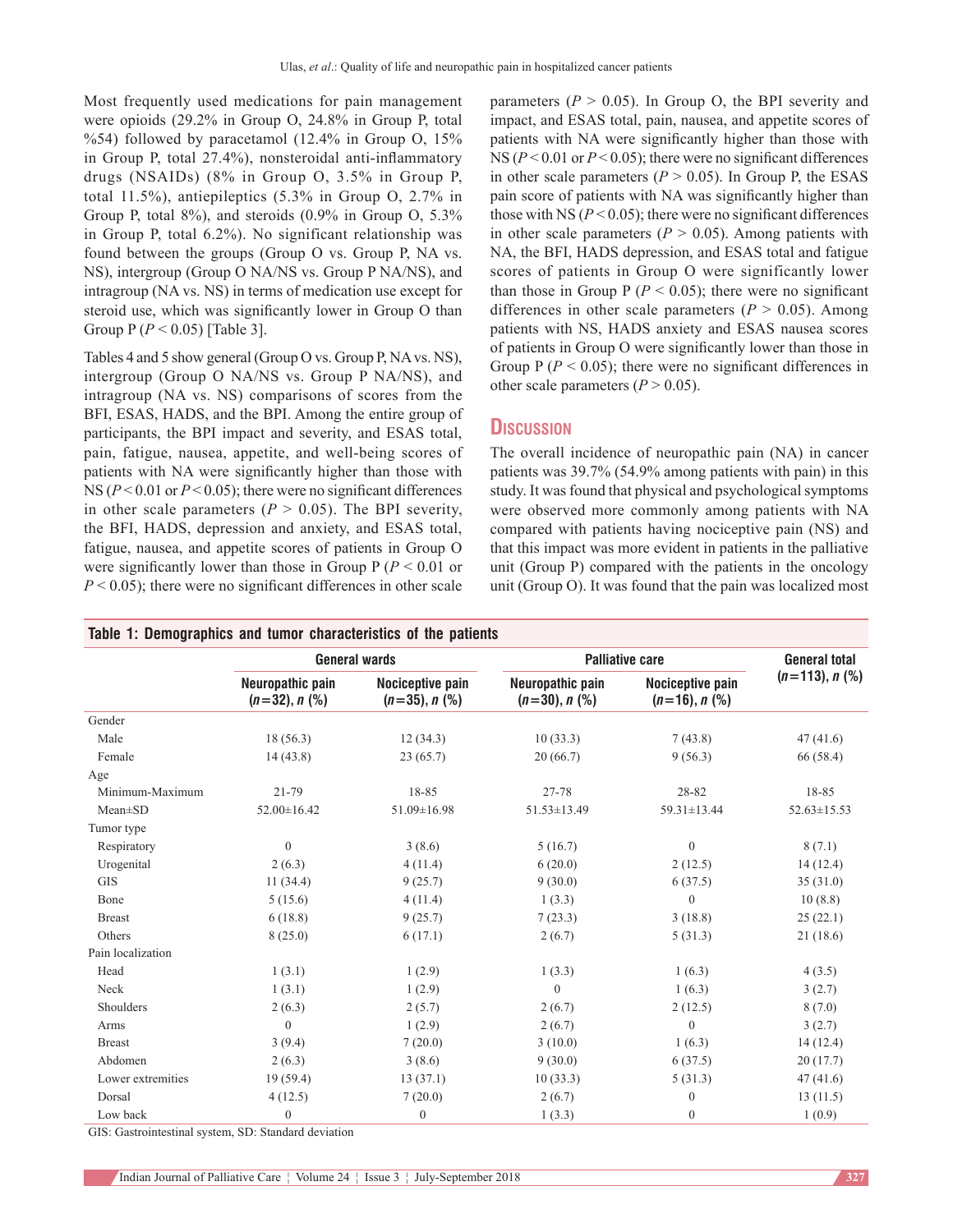|                  |                              |                               |                               |                               | iania mi alialilatifahiti italiatifahiti alia atliaat taltiaa ahattifahiti alialilatifa al'illa diatha   |                               |                                |                                                            |                         |                         |
|------------------|------------------------------|-------------------------------|-------------------------------|-------------------------------|----------------------------------------------------------------------------------------------------------|-------------------------------|--------------------------------|------------------------------------------------------------|-------------------------|-------------------------|
|                  |                              | <b>General wards</b>          |                               | <b>Palliative care</b>        | <b>General total</b>                                                                                     |                               |                                | General total                                              | Neuropathic             | <b>Nociceptive</b>      |
|                  | pain<br>$(n=32),$<br>$n$ (%) | pain<br>$(n=35)$ ,<br>$n$ (%) | pain<br>$(n=30)$ .<br>$n$ (%) | pain<br>$(n=16)$ ,<br>$n$ (%) | Neuropathic Nociceptive Neuropathic Nociceptive Neuropathic Nociceptive<br>pain<br>$(n=62)$ .<br>$n$ (%) | pain<br>$(n=51)$ ,<br>$n$ (%) | wards<br>$(n=67)$ .<br>$n$ (%) | <b>General Palliative</b><br>care<br>$(n=46)$ ,<br>$n$ (%) | G. Wards-<br>Pal<br>(P) | G. Wards-<br>Pal<br>(P) |
| Chemotherapy     |                              |                               |                               |                               |                                                                                                          |                               |                                |                                                            | $0.622$ <sup>a</sup>    |                         |
| Yes              | 24(75.0)                     | 24(68.6)                      | 25(83.3)                      | 11(68.7)                      | 49 (79.0)                                                                                                | 35(68.6)                      |                                | 48 (71.6) 36 (78.3)                                        |                         | $1.000^{\rm a}$         |
| N <sub>o</sub>   | 8(25.0)                      | 11(31.4)                      | 5(16.7)                       | 5(31.3)                       | 13(21.0)                                                                                                 | 16(31.4)                      |                                | $19(28.4)$ $10(21.7)$                                      |                         |                         |
| $\boldsymbol{P}$ |                              | $0.755^{\rm a}$               | $0.283^{b}$                   |                               | $0.297$ <sup>a</sup>                                                                                     |                               |                                | $0.567$ <sup>a</sup>                                       |                         |                         |
| Radiotherapy     |                              |                               |                               |                               |                                                                                                          |                               |                                |                                                            |                         |                         |
| Yes              | 11(34.4)                     | 10(28.6)                      | 11(36.7)                      | 5(31.3)                       | 15(29.4)<br>22(35.5)                                                                                     |                               |                                | 21(31.3) 16(34.8)                                          | $1.000^{\rm a}$         | 1.000 <sup>b</sup>      |
| No               | 21(65.6)                     | 25(71.4)                      | 19(63.3)                      | 11(68.8)                      | 40(64.5)                                                                                                 | 36(70.6)                      |                                | $46(68.7)$ 30 (65.2)                                       |                         |                         |
| $\boldsymbol{P}$ | $0.804^{\circ}$              |                               |                               | $0.966^{\rm a}$               | 0.629a                                                                                                   |                               |                                | $0.858^{a}$                                                |                         |                         |
| Operation        |                              |                               |                               |                               |                                                                                                          |                               |                                |                                                            |                         |                         |
| Yes              | 20(62.5)                     | 23(65.7)                      | 21(70.0)                      | 11(68.8)                      | 41 $(66.1)$                                                                                              | 34(66.7)                      | 43(64.2)                       | 32(69.9)                                                   | $0.723$ <sup>a</sup>    | $1.000^{\rm a}$         |
| No               | 12(37.5)                     | 12(34.3)                      | 9(30.0)                       | 5(31.3)                       | 21(33.9)                                                                                                 | 17(33.3)                      |                                | $24(35.8)$ 14 (30.4)                                       |                         |                         |
| $\overline{P}$   | $0.985$ <sup>a</sup>         |                               |                               | 1.000 <sup>b</sup>            | $1.000$ <sup>a</sup>                                                                                     |                               |                                | $0.695^{\rm a}$                                            |                         |                         |

| Table 2: Chemotherapy, radiotherapy, and cancer-related operation characteristics of the groups |  |  |  |  |  |
|-------------------------------------------------------------------------------------------------|--|--|--|--|--|
|                                                                                                 |  |  |  |  |  |

<sup>a</sup>Yates's continuity correction test, <sup>b</sup>Fisher's exact test

commonly in the lower extremity (41.6%) and that GIS cancers were the most common types of cancer (31%). No significant difference was found in or among the groups in terms of the cancer-related treatments (CT, RT, or surgery) or the type of medications used.

The overall incidence of NA was found between 19% and 39% in previous studies (39.7% in the present study).[4] The incidence of NA in Group P was 48.4% in the present study. Similarly, the incidence of NA was found to be as high as 58% in previous studies evaluating patients in special pain units or palliative care units.[12,19,20]

The most common types of cancer and localizations of pain in cancer patients with NA vary among the previous studies in the literature. Jain *et al*. has found the most common localization of NA as the thoracic region (36.7%) and the most common type of cancer as head and neck (30%). The authors speculated that this issue related to rich neuronal innervation.[21] In addition to studies reporting the most common type as respiratory cancers and thoracolumbar distributions, other studies identify GIS cancers as the most commonly observed, which is consistent with the present study.<sup>[11,22,23]</sup> These diverse results may be due to such reasons as the time of the study, differences in the underlying pathophysiology, indications for hospitalization, and differences in protocols and treatments from clinic to clinic or from country to country.

NP in cancer patients may be directly related to cancer or may also occur due to treatment modalities (surgery, RT, or CT). In previous studies, the incidence of CT in the etiology of NA was found between 30% and 70%, RT between 25% and 47%, and surgery between 60% and 90%.<sup>[24-27]</sup> In a comparative study, Rayment *et al*. have found that the ratio of RT was higher in patients with NA (45.1%) and the ratio of CT was higher in patients with NS  $(40.6\%)$ .<sup>[11]</sup> Although we found a higher percentage of CT (79%) and surgery (66.1%)

history among the patients with NA, interestingly, we found no relationship to the type of pain. Considering the fact that certain chemotherapies may cause NA, the differences among studies may be due to such reasons as the type of CT, duration of treatment, and surgical complications.

Opioids are currently the most preferred treatment option in cancer patients.[28] However, adjuvant analgesics are frequently included in the treatment due to unsatisfactory response to the treatment.[29] Previous studies have reported opioid use in cancer patients as 85%–88% and adjuvant analgesic use as  $43\% - 50\%$ <sup>[21-23]</sup> and noted that the rates are higher in hospitalized patients.<sup>[30,31]</sup> Although nonopioid drugs such as NSAIDs and paracetamol have quite limited efficacy against neuropathic cancer pain, they are prescribed frequently and alleviate symptoms in some cases since pure NA is not observed in general.[8,24,32,33] In the present study, the rate of opioid and adjuvant analgesic use in patients with NA was 54% and 8%, respectively. Although there was no difference between or within the groups in terms of medication use in the present study, it was found that the patients included in the study did not receive adequate analgesic treatment even though they were hospitalized. It is striking that only 9.7% of patients with NA complaints were receiving antiepileptic drug treatment although they are the first choice in almost all treatment guidelines for NA.

To the best of our knowledge, there are no previous studies comparing the cancer patients in palliative and oncology units in terms of the effects of NS and NA on the quality of life. Nevertheless, previous studies have shown that NA causes depression, anxiety, and sleep problems in cancer patients, affecting the daily lives of both the patient and their family, and reducing their quality of life.<sup>[1,2,9,34-38]</sup> In a European study on 1051 cancer patients, NS was shown to affect the physical, social, and cognitive aspects of patients' quality of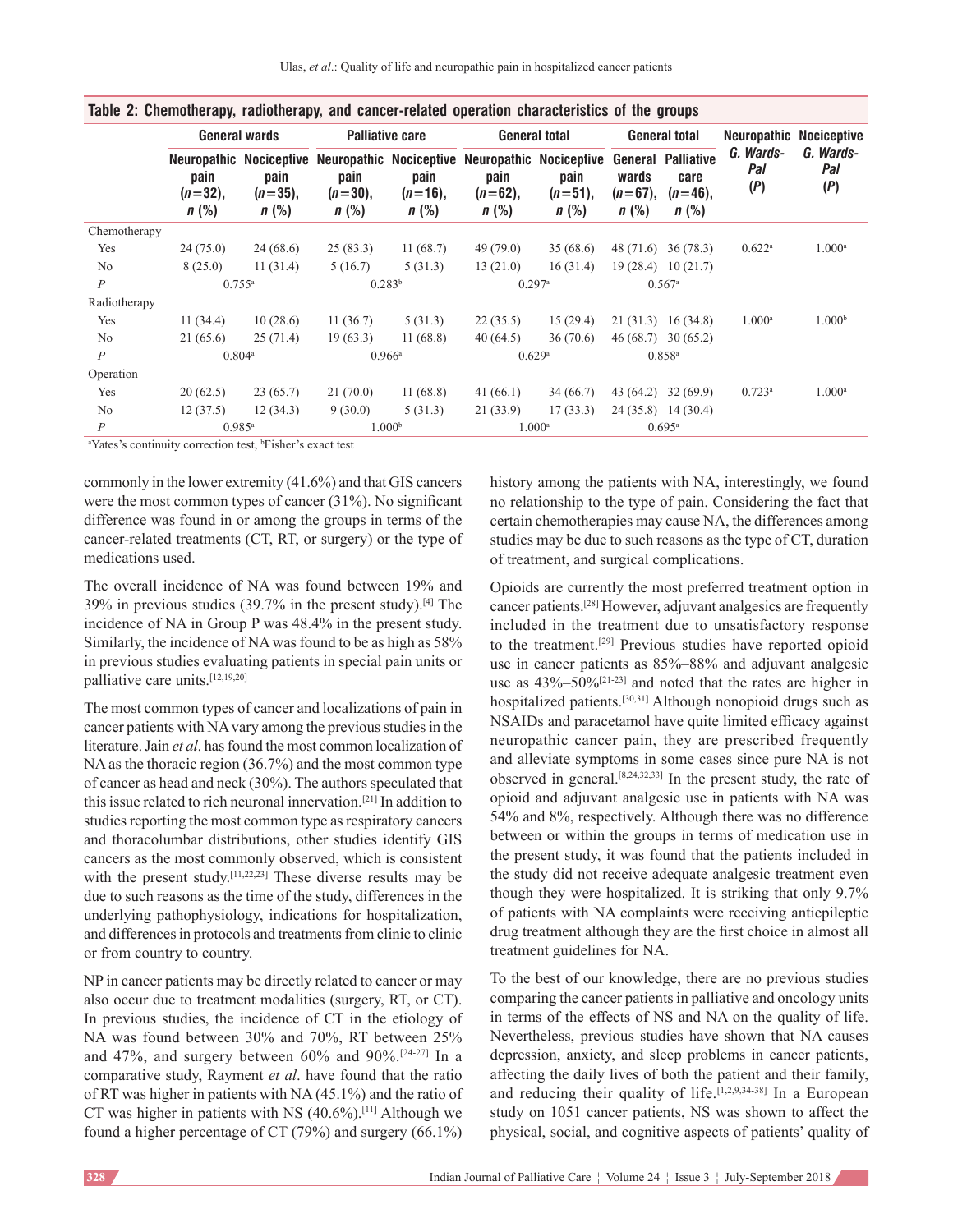|                                                 | Nociceptive    | G. Wards-<br>leg<br>Vad                              |         | $0.692^{a}$ |                                                                        |                |       | 0.159 <sup>b</sup> |                                |                      |             | $0.705^{\circ}$ |             |                |          | $0.086^{b}$     |             |                    |                | $0.543^b$          |               |                    |                                                                                                                                                                             |
|-------------------------------------------------|----------------|------------------------------------------------------|---------|-------------|------------------------------------------------------------------------|----------------|-------|--------------------|--------------------------------|----------------------|-------------|-----------------|-------------|----------------|----------|-----------------|-------------|--------------------|----------------|--------------------|---------------|--------------------|-----------------------------------------------------------------------------------------------------------------------------------------------------------------------------|
|                                                 | Neuropathic    | G. Wards-<br>Nal<br>(A)                              |         | $0.578^{a}$ |                                                                        |                |       | $0.703^{b}$        |                                |                      |             | 0.209a          |             |                |          | $0.107^{\rm b}$ |             |                    |                | 1.000 <sup>b</sup> |               |                    |                                                                                                                                                                             |
|                                                 |                | care $(n=46)$ ,<br>Palliative<br>n (%)               |         | 28 (60.9)   | 18(39.1)                                                               |                |       | 4(8.7)             | 42(91.3)                       |                      |             | 17(37.0)        | 29 (63.0)   |                |          | 6(13.0)         | 40(87.0)    |                    |                | 3(6.5)             | 43 (93.5)     |                    |                                                                                                                                                                             |
|                                                 | General total  | General wards<br>$(n=67), n (%$                      |         | 33 (49.3)   | 34 (50.7)                                                              | $0.305^{a}$    |       | 9(13.4)            | 58 (86.6)                      | $0.635^{a}$          |             | 14(20.9)        | 53 (79.1)   | $0.096^{a}$    |          | 1(1.5)          | 66 (98.5)   | $0.018**b$         |                | $6(9.0)$           | 61(91.0)      | $0.736^{b}$        |                                                                                                                                                                             |
|                                                 |                | pain $(n=51)$ ,<br>Nociceptive<br>n (%)              |         | 25 (49.0)   | 26(51.0)                                                               |                |       | 6(11.8)            | 45 (88.2)                      | $1.000$ <sup>a</sup> |             | 10(19.6)        | 41 (80.4)   |                |          | 4(7.8)          | 47 (92.2)   |                    |                | 3(5.9)             | 48 (94.1)     |                    |                                                                                                                                                                             |
|                                                 | General total  | pain $(n=62)$ ,<br>Neuropathic<br>n (%)              |         | 36(58.1)    | 26(41.9)                                                               | $0.337^c$      |       | 7(11.3)            | 55 (88.7)                      |                      |             | 21 (33.9)       | 41 (66.1)   | 0.139a         |          | 3(4.8)          | 59 (95.2)   | 0.699 <sup>b</sup> |                | $6(9.7)$           | 56 (90.3)     | 0.510 <sup>b</sup> |                                                                                                                                                                             |
|                                                 | alliative care | pain $(n=16)$ ,<br>Nociceptive<br>n (%)              |         | 9(56.3)     | 7(43.8)                                                                |                |       | (0.0)0             | 16 (100.0)                     |                      |             | 4(25.0)         | 12(75.0)    |                |          | 3(18.8)         | 13(81.3)    |                    |                | (0.0)0             | 16 (100.0)    |                    |                                                                                                                                                                             |
|                                                 |                | pain $(n=30)$ ,<br>Neuropathic<br>n (%)              |         | 19(63.3)    | 11(36.7)                                                               | 0.879a         |       | 4(13.3)            | 26 (86.7)                      | $0.282^{b}$          |             | 13(43.3)        | 17(56.7)    | $0.365^{a}$    |          | 3(10.0)         | 27 (90.0)   | $0.405^{\circ}$    |                | 3(10.0)            | 27 (90.0)     | $0.496^{\circ}$    |                                                                                                                                                                             |
|                                                 |                | pain $(n=35)$ ,<br>Nociceptive<br>$n$ $\binom{9}{0}$ |         | 16(45.7)    | 19(54.3)                                                               |                |       | 6(17.1)            | 29 (82.9)                      |                      |             | 6(17.1)         | 29 (82.9)   |                |          | 1(2.9)          | 34 (97.1)   |                    |                | 3(8.6)             | 32(91.4)      | 1.000 <sup>b</sup> |                                                                                                                                                                             |
| Table 3: Drug use characteristics of the groups | General wards  | pain $(n=32)$ ,<br>Neuropathic<br>$n$ $\binom{9}{0}$ |         | 17(53.1)    | 15 (46.9)                                                              | $0.718^{a}$    |       | 3(9.4)             | 29 (90.6)                      | $0.480^{\circ}$      |             | 8 (25.0)        | 24 (75.0)   | $0.625^{a}$    |          | (0.0)0          | 32 (100.0)  | 1.000 <sup>b</sup> |                | 3(9.4)             | 29 (90.6)     |                    | <sup>a</sup> Yates' continuity correction test, <sup>p</sup> Fisher's exact test, <sup>c</sup> Pearson Chi-square test, *P<0.0. NSAID: Nonsteroidal anti-inflammatory drugs |
|                                                 |                |                                                      | Opioids | Yes         | $\ensuremath{\mathop{\vphantom{\rule{0pt}{0.55em}}}}\nolimits^{\circ}$ | $\overline{P}$ | NSAID | Yes                | $\stackrel{\circ}{\mathbf{z}}$ | P                    | Paracetamol | Yes             | $\tilde{z}$ | $\overline{P}$ | Steroids | Yes             | $\tilde{z}$ | P                  | Antiepileptics | Yes                | $\frac{1}{2}$ |                    |                                                                                                                                                                             |

Indian Journal of Palliative Care ¦ Volume 24 ¦ Issue 3 ¦ July-September 2018 **329**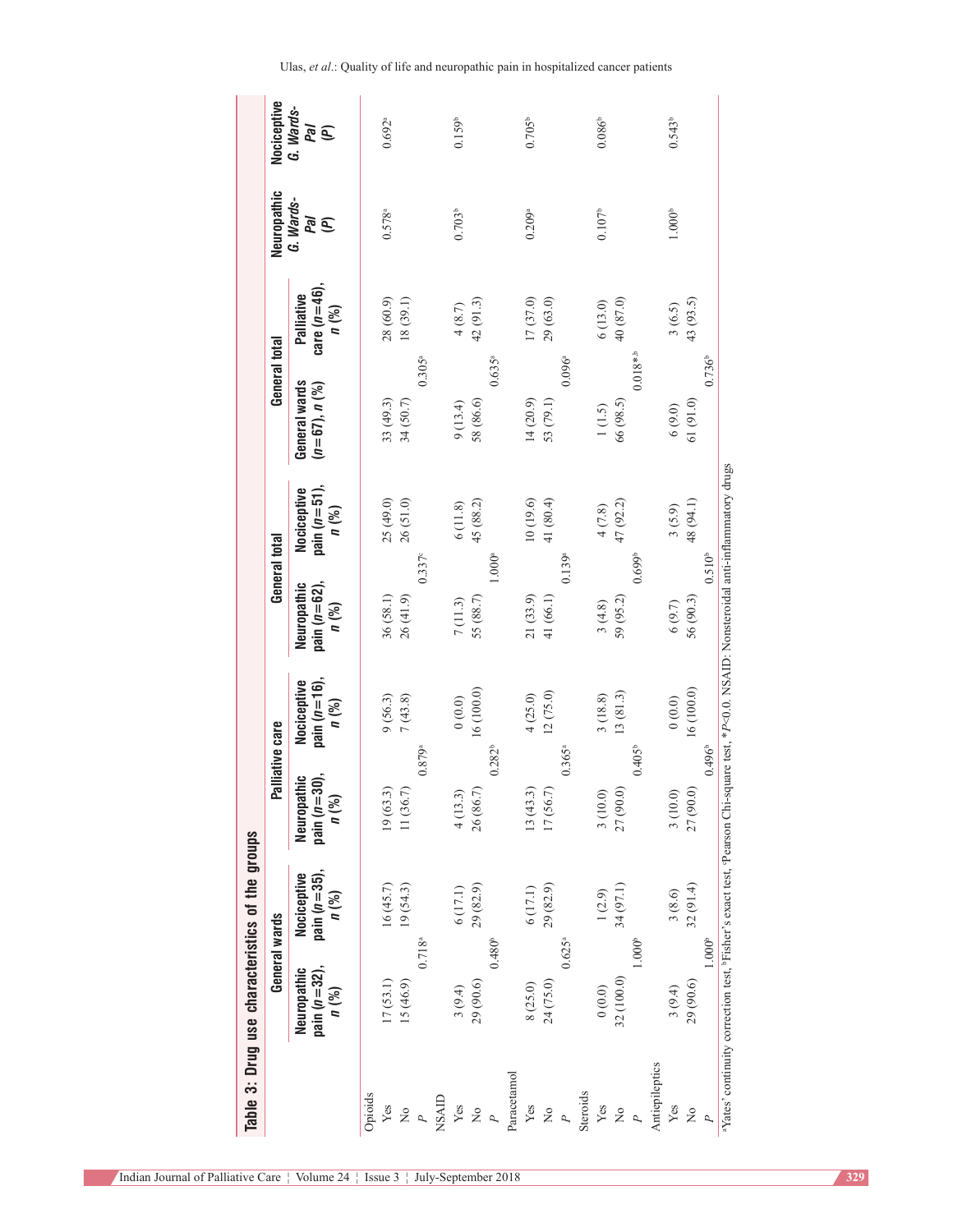| Table 4: Brief Fatigue Inventory, Short Form of Brief                                                                                                                                                                                    |                              |                                                                                    |                                                                |                                                 |                              | Pain Inventory and Hospital Anxiety and Depression Scale Scores   |                                                                     |                             |                    |                      |
|------------------------------------------------------------------------------------------------------------------------------------------------------------------------------------------------------------------------------------------|------------------------------|------------------------------------------------------------------------------------|----------------------------------------------------------------|-------------------------------------------------|------------------------------|-------------------------------------------------------------------|---------------------------------------------------------------------|-----------------------------|--------------------|----------------------|
|                                                                                                                                                                                                                                          |                              |                                                                                    |                                                                | Mean ± SD (median)                              |                              |                                                                   |                                                                     |                             | Neuropathic        | Nociceptive          |
|                                                                                                                                                                                                                                          |                              | General wards                                                                      | Palliative care                                                |                                                 | General total                |                                                                   | General total                                                       |                             | G. Wards-<br>Pal   | G. Wards-<br>Pal     |
|                                                                                                                                                                                                                                          | pain $(n=32)$<br>Neuropathic | pain $(n=35)$<br>Nociceptive                                                       | pain $(n=30)$<br>Neuropathic                                   | pain $(n=16)$<br>Nociceptive                    | Neuropathic<br>pain $(n=62)$ | pain $(n=51)$<br>Nociceptive                                      | wards $(n=67)$<br>General                                           | care $(n=46)$<br>Palliative | <b>E</b>           | $\widehat{\epsilon}$ |
| SF-BPI severity                                                                                                                                                                                                                          |                              | $5.54 \pm 1.78$ (5.7) 3.94 ± 1.99 (4.0)<br>$0.001$ **.a                            | $5.80 \pm 1.63$ (6.2) $4.68 \pm 2.06$ (4.8)<br>$0.057^{\circ}$ |                                                 |                              | $5.66 \pm 1.70$ (5.7) $4.17 \pm 2.02$ (4.0)<br>$0.001***$         | 4.70 $\pm$ 2.04 (4.2) 5.41 $\pm$ 1.85 (5.6)<br>$0.026$ *.a          |                             | 0.390 <sup>a</sup> | $0.120^{a}$          |
| SF-BPI effect                                                                                                                                                                                                                            |                              | $5.64 \pm 1.75(5.7)$ $3.98 \pm 1.82(4.1)$ $5.63 \pm 1.$<br>$0.001***$ <sup>3</sup> | $0.130^{\circ}$                                                | $44(5.78)$ 4.97±1.83(4.4)                       |                              | 5.64±1.59 $(5.7)$ 4.29±1.86 (4.2)<br>$0.001***$                   | $4.77 \pm 1.96$ (4.5) $5.40 \pm 1.60$ (5.6)<br>$0.076$ <sup>b</sup> |                             | $0.973^{b}$        | $0.155^{a}$          |
| BFI score                                                                                                                                                                                                                                | $0.315^{a}$                  | $5.08 \pm 1.94$ (5.2) $4.81 \pm 1.77$ (5.0)                                        | $0.103^{b}$                                                    | $5.98 \pm 1.24$ $(5.9)$ $5.20 \pm 1.91$ $(5.0)$ | 0.079 <sup>b</sup>           | 5.15±1.69 (5.5) $4.93 \pm 1.80$ (5.0)                             | $4.94 \pm 1.84$ (5.0) $5.71 \pm 1.53$ (5.5)<br>$0.021**b$           |                             | $0.035**b$         | $0.472^b$            |
| BFI severity, $n(^{9}/0)$                                                                                                                                                                                                                |                              |                                                                                    |                                                                |                                                 |                              |                                                                   |                                                                     |                             |                    |                      |
| None                                                                                                                                                                                                                                     | 2(6.3)                       | 1(2.9)                                                                             |                                                                |                                                 | 2(3.2)                       | 1(2.0)                                                            | 3(4.5)                                                              | (0.0)                       | 0.290 <sup>e</sup> | $0.875$ c            |
| Mild                                                                                                                                                                                                                                     | 4(12.5)                      | 7(20.0)                                                                            | (3.3)                                                          | 3(18.8)                                         | 5(8.1)                       | 10(19.6)                                                          | 11(16.4)                                                            | 4(8.7)                      |                    |                      |
| Moderate                                                                                                                                                                                                                                 | 21 (65.6)                    | 23 (65.7)                                                                          | 22(73.4)                                                       | 10(62.4)                                        | 43 (69.4)                    | 33 (64.7)                                                         | 44 (65.7)                                                           | 32 (69.6)                   |                    |                      |
| Severe                                                                                                                                                                                                                                   | 5 (15.6)                     | 4 (11.4)                                                                           | (23.3)<br>$\tilde{z}$                                          | 3(18.8)                                         | 12(19.4)                     | 33 (64.7)                                                         | 9(13.4)                                                             | 10(21.7)                    |                    |                      |
|                                                                                                                                                                                                                                          |                              | $0.786^{\circ}$                                                                    | $0.250^{\circ}$                                                |                                                 |                              | $0.311$ <sup>c</sup>                                              | $0.274^{\circ}$                                                     |                             |                    |                      |
| HAD anxiety                                                                                                                                                                                                                              |                              | $4.41\pm2.38(4.5)$ 3.34 $\pm2.29(3.0)$<br>$0.058^{a}$                              | $0.675^{\circ}$                                                | 5.43±3.36 $(5.0)$ 5.63±3.07 $(6.0)$             |                              | $4.90 \pm 2.92$ (5.0) $4.06 \pm 2.74$ (3.0)<br>0.091 <sup>a</sup> | $3.85 \pm 2.38$ (3.0) $5.50 \pm 3.23$ (5.0)<br>$0.005***$ .a        |                             | $0.310^{a}$        | $0.015$ *.a          |
| <b>HAD</b> depression                                                                                                                                                                                                                    |                              | $5.78\pm3.95(5.5)$ $5.69\pm3.17(6.0)$                                              |                                                                | 8.10 $\pm$ 2.82 (8.0) 7.06 $\pm$ 3.85 (7.0)     |                              | 6.90 $\pm$ 3.62 (7.0) 6.12 $\pm$ 3.42 (6.0)                       | 5.73±3.54 (6.0) 7.74±3.21 (7.0)                                     |                             | $0.025$ *.a        | $0.402^{a}$          |
|                                                                                                                                                                                                                                          | $0.980$ <sup>a</sup>         |                                                                                    | $0.136$ °                                                      |                                                 | $0.189^{a}$                  |                                                                   | $0.009***$ .a                                                       |                             |                    |                      |
| Mann-Whitney U-test, Student's r-test, FFisher-Freeman-Halton test, *P<0.0.05, **P<0.01. SD: Standard deviation, SF-BPI: Short Form of Brief Pain Inventory, BFI: Brief Fatigue Inventory, HAD: Hospital<br>anxiety and depression scale |                              |                                                                                    |                                                                |                                                 |                              |                                                                   |                                                                     |                             |                    |                      |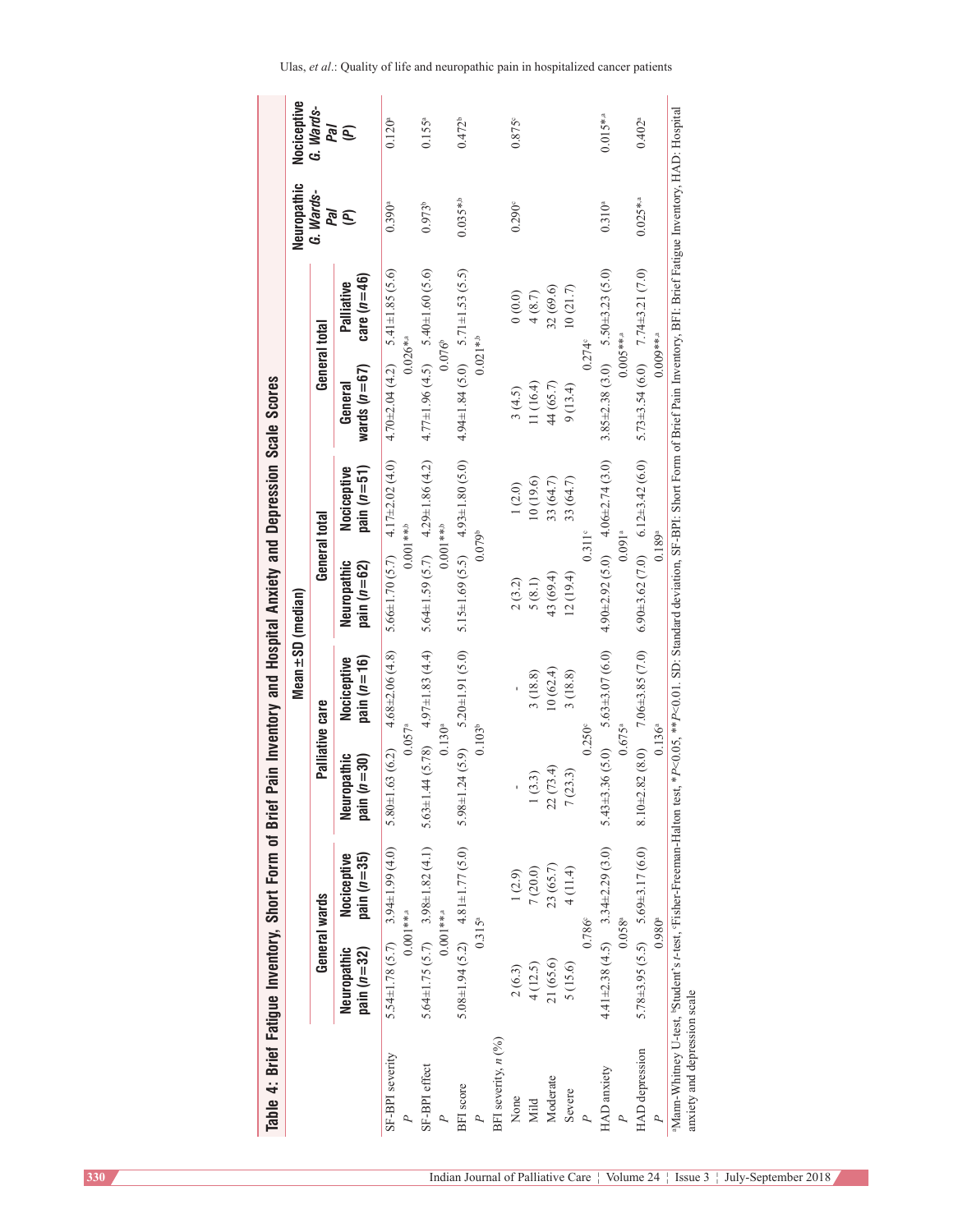| Table 5: Comparing patients for Edmonton Symptom Assessment System Scores                                                     |                       |                                                 |                                |                                | Mean±SD (median)               |                                                   |                                             |                               | Neuropathic | Nociceptive         |
|-------------------------------------------------------------------------------------------------------------------------------|-----------------------|-------------------------------------------------|--------------------------------|--------------------------------|--------------------------------|---------------------------------------------------|---------------------------------------------|-------------------------------|-------------|---------------------|
|                                                                                                                               |                       | General Wards                                   | Palliative care                |                                | General total                  |                                                   | General total                               |                               | G. Wards-   | G. Wards-           |
|                                                                                                                               | $(n = 32)$            | Neuropathic pain Nociceptive pain<br>$(n = 35)$ | Neuropathic pain<br>$(n = 30)$ | Nociceptive pain<br>$(n = 16)$ | Neuropathic pain<br>$(n = 62)$ | Nociceptive pain<br>$(n = 51)$                    | General wards<br>$(n = 67)$                 | Palliative care<br>$(n = 46)$ | Pal<br>Q    | Γal<br>$\mathbf{E}$ |
| ESAS overall                                                                                                                  |                       | 30.12±13.38 (27.0) 23.57±10.15 (22.0)           | $35.40\pm9.56(34.0)$           | 29.75±12.43 (30.0)             |                                | $32.68 \pm 11.89$ (30.5) $25.51 \pm 11.17$ (23.0) | $26.70 \pm 12.16$ (24.0) 33.43±10.85 (32.0) |                               | $0.028*$    | $0.066^{\circ}$     |
| $P^{\rm a}$                                                                                                                   |                       | $0.041*$                                        | 0.083                          |                                |                                | $0.001**$                                         | $0.001***$                                  |                               |             |                     |
| ESAS pain                                                                                                                     |                       | $6.66\pm2.06(7.0)$ $4.63\pm2.50(4.0)$           | $6.83 \pm 2.12$ $(7.5)$        | $5.31 \pm 2.75$ (6.0)          | $6.74 + 2.07(7.0)$             | $4.84 \pm 2.57$ (5.0)                             | $5.60 \pm 2.50$ $(5.0)$                     | $6.30 \pm 2.44$ (6.0)         | 0.571       | 0.240               |
| P <sup>a</sup>                                                                                                                |                       | $0.001**$                                       |                                | $0.038*$                       | $0.001**$                      |                                                   | 0.070                                       |                               |             |                     |
| ESAS tiredness                                                                                                                | $5.41 \pm 2.47$ (6.0) | $5.11 \pm 2.17$ (5.0)                           | $6.87 \pm 1.36$ (6.5)          | $5.75 \pm 2.18$ (6.0)          | $6.11 \pm 2.13$ (6.0)          | $5.31 \pm 2.17(6.0)$                              | $5.25 \pm 2.30$ (5.0)                       | $6.48 \pm 1.75(6.0)$          | $0.015*$    | 0.220               |
| P <sub>a</sub>                                                                                                                |                       | 0.414                                           |                                | 0.090                          | $0.027*$                       |                                                   | $0.003**$                                   |                               |             |                     |
| ESAS nausea                                                                                                                   | $2.47\pm2.75(1.5)$    | $1.06 \pm 1.66(0.0)$                            | $2.80 + 2.06(2.0)$             | $2.31 \pm 2.06$ (2.0)          | $2.63 \pm 2.42$ (2.0)          | $1.45 \pm 1.87$ (0.0)                             | $1.73 \pm 2.34$ (0.0)                       | $2.63 \pm 2.05$ (2.0)         | 0.349       | $0.027*$            |
| $P^a$                                                                                                                         |                       | $0.020*$                                        |                                | 0.498                          | $0.007**$                      |                                                   | $0.010*$                                    |                               |             |                     |
| ESAS depression                                                                                                               |                       | $0.47\pm1.44$ (0.0) $0.31\pm0.76$ (0.0)         | $0.70 \pm 1.29$ $(0.0)$        | $0.44 \pm 1.31(0.0)$           | $0.58 \pm 1.36(0.0)$           | $0.35\pm0.95(0.0)$                                | $0.39 \pm 1.13(0.0)$                        | $0.61 \pm 1.29$ (0.0)         | 0.187       | 0.760               |
| $P^{\rm a}$                                                                                                                   |                       | 0.907                                           |                                | 0.240                          | 0.356                          |                                                   | 0.292                                       |                               |             |                     |
| ESAS anxiety                                                                                                                  | $1.44\pm2.26(0.0)$    | $0.97 \pm 1.40(0.0)$                            | $1.33 \pm 1.71$ (0.5)          | $1.38 \pm 1.31(1.0)$           | $1.39\pm1.99(0.0)$             | $1.10 + 1.37(1.0)$                                | 1.19±1.86 (0.0)                             | $1.35 \pm 1.57(1.0)$          | 0.741       | 0.164               |
| $P^{\rm a}$                                                                                                                   |                       | 0.712                                           |                                | 0.552                          | 0.918                          |                                                   | 0.248                                       |                               |             |                     |
| <b>ESAS</b> drowsiness                                                                                                        |                       | $3.19\pm 2.55(3.0)$ $3.00\pm 2.58(3.0)$         | $4.37 \pm 2.02$ (4.5)          | $3.31 \pm 2.52$ (3.5)          | $3.77 \pm 2.36$ (4.0)          | $3.10 + 2.54(3.0)$                                | $3.09 \pm 2.55$ (3.0)                       | $4.00 + 2.24(4.0)$            | 0.074       | 0.649               |
| $P^{\rm a}$                                                                                                                   |                       | 0.779                                           | 0.172                          |                                | 0.144                          |                                                   | 0.052                                       |                               |             |                     |
| ESAS appetite                                                                                                                 | $4.91 \pm 2.35(4.0)$  | $3.66 \pm 2.23$ (4.0)                           | $5.33 \pm 2.51$ (5.5)          | $4.81 \pm 2.34$ (4.5)          | $5.11 \pm 2.42$ (5.0)          | $4.02 \pm 2.31$ (4.0)                             | $4.25 \pm 2.36$ (4.0)                       | $5.15 \pm 2.44$ (5.0)         | 0.311       | 0.098 <sup>b</sup>  |
| Pa                                                                                                                            |                       | $0.044*$                                        |                                | 0.395                          | $0.017*$                       |                                                   | $0.040*$                                    |                               |             |                     |
| ESAS well-being                                                                                                               | $4.63 \pm 1.96$ (4.0) | $3.91 \pm 1.48$ (4.0)                           | $5.00 \pm 1.76$ (5.0)          | $4.44 \pm 1.63$ (4.0)          | $4.81 \pm 1.86$ (5.0)          | $4.08 \pm 1.53$ (4.0)                             | $4.25 \pm 1.75$ (4.0)                       | $4.80 \pm 1.72$ (5.0)         | 0.153       | 0.474               |
| Pa                                                                                                                            |                       | 0.233                                           | 0.091                          |                                | $0.027*$                       |                                                   |                                             | $0.101^{b}$                   |             |                     |
| ESAS shortness of breath                                                                                                      | $1.47 \pm 2.30(0.0)$  | $0.89 \pm 1.83\ (0.0)$                          | $1.63 \pm 2.24$ (0.0)          | $1.88 \pm 2.75(0.0)$           | $1.55 \pm 2.25$ (0.0)          | $1.20 \pm 2.18$ (0.0)                             | $1.16 \pm 2.07(0.0)$                        | $1.72 \pm 2.40$ (0.0)         | 0.641       | 0.149               |
| Pa                                                                                                                            |                       | 0.340                                           |                                | 0.909                          | 0.337                          |                                                   | 0.160                                       |                               |             |                     |
| ESAS other                                                                                                                    | $0.00 + 0.00(0.0)$    | 0.0040.00(0.0)                                  | $0.30 \pm 1.21(0.0)$           | 0.0040.00(0.0)                 | $0.15 \pm 0.85$ (0.0)          | $0.00 + 0.00(0.0)$                                | $0.00 + 0.00(0.0)$                          | $0.20 + 0.98(0.0)$            | 0.141       | 1.000               |
| Pa                                                                                                                            |                       | 0.296                                           |                                | 1.000                          | 0.198                          |                                                   | 0.086                                       |                               |             |                     |
| aMann-Whitney U-test, Student's t-test, *P<0.0.05, **P<0.01. SD: Standard deviation, ESAS: Edmonton Symptom Assessment System |                       |                                                 |                                |                                |                                |                                                   |                                             |                               |             |                     |

Ulas, *et al*.: Quality of life and neuropathic pain in hospitalized cancer patients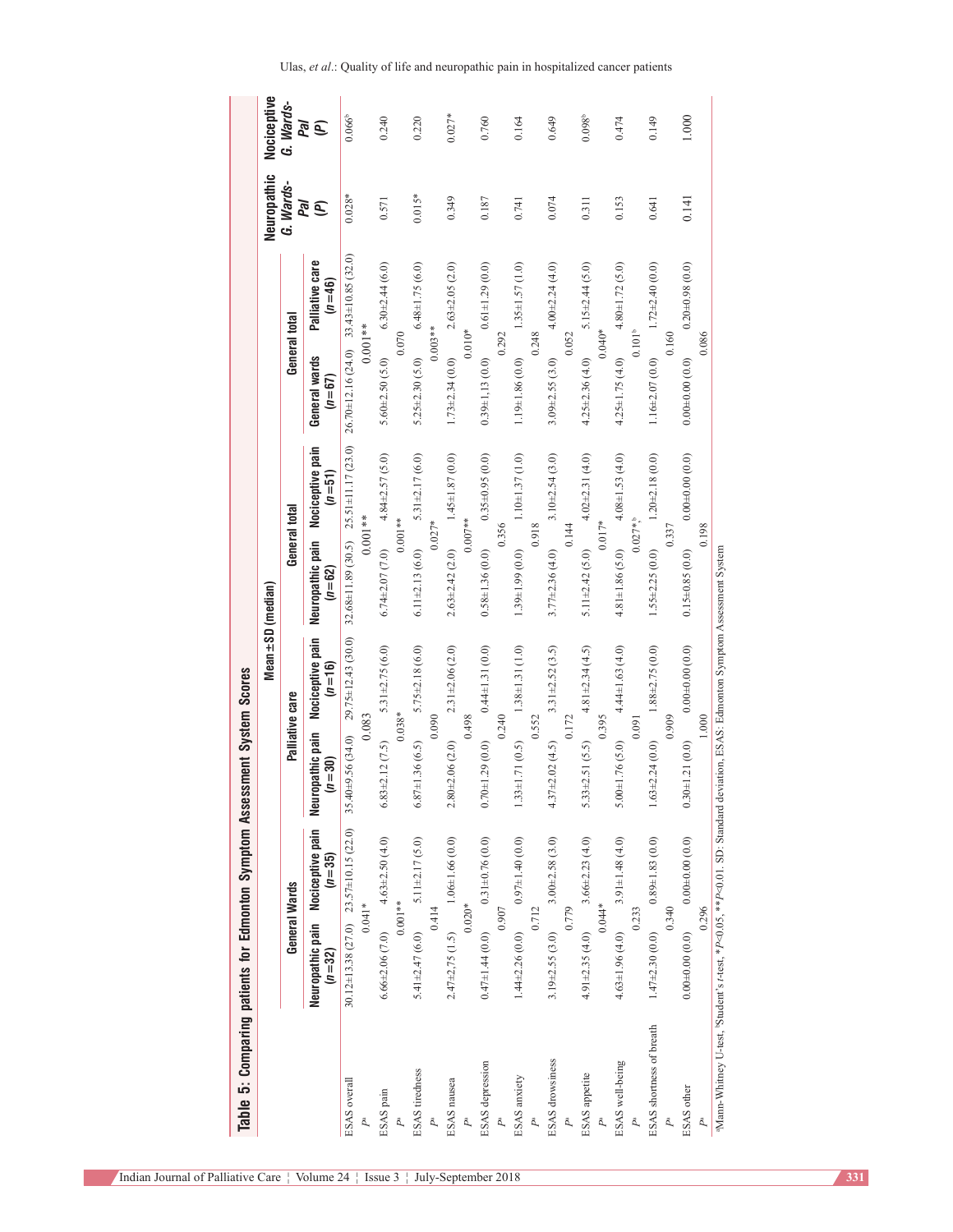life significantly more than NA.[11] In a study by Mehmem *et al*., on 175 cancer patients referred to palliative care, the patients with NA were found to have higher mean total ESAS scores  $(63)$  than those with NS  $(41)$ .<sup>[23]</sup> Similarly, it was found in the present study that NA affects the patients' physical and psychological symptoms more greatly than NS and that this impact (pain severity, fatigue, depression, and ESAS symptom scores) was higher among the patients in the palliative unit compared with those in the oncology unit.

## **Limitations**

There are several limitations of the present study. First, we included only hospitalized patients in the study. Second, the number of patients was relatively low in the groups, and there was a substantial difference in the number of patients in the groups (fewer patients in the palliative group). Only the DN4 was used to assess the presence of NP, and hence, mixed pain was not assessed separately. Exclusion of terminal phase cancer patients who have a worse prognosis with inadequate cognitive functions may be another limitation.

## **Conclusion**

NP is still a serious problem affecting everyday life in cancer patients because of the heterogeneity of the underlying causes and the lack of clear data on its diagnosis and treatment. With the advent of new technologies and therapies, cancer patients have a longer survival, and thus, there is an increase in the incidence of symptoms affecting their quality of life, such as NP. Using combinations of drugs with different mechanisms of action may provide effective treatment. However, inadequate or unsuitable treatments, in particular, can significantly affect the pain‑related quality of life in cancer patients, while adversely affecting the quality of life due to drug side effects and interactions.

Since there was a homogeneous distribution among the groups in terms of both cancer treatment and pain management, we directly related the deterioration of the patients' quality of life to NP. For this reason, we think that it is important for patients to get an appropriate and effective treatment for NP. There is a need for additional well‑planned studies in the future to assess both the diagnosis and the treatment responses.

#### **Financial support and sponsorship** Nil.

### **Conflicts of interest**

There are no conflicts of interest

### **References**

- 1. Fallon MT. Neuropathic pain in cancer. Br J Anaesth 2013;111:105-11.
- 2. Laird B, Colvin L, Fallon M. Management of cancer pain: Basic principles and neuropathic cancer pain. Eur J Cancer 2008;44:1078‑82.
- 3. Eyigor S, Eyigor C, Uslu R. Assessment of pain, fatigue, sleep and quality of life (QoL) in elderly hospitalized cancer patients. Arch Gerontol Geriatr 2010;51:e57‑61.
- 4. Bennett MI, Rayment C, Hjermstad M, Aass N, Caraceni A, Kaasa S, *et al.* Prevalence and aetiology of neuropathic pain in cancer patients:

A systematic review. Pain 2012;153:359‑65.

- 5. Torrance N, Smith BH, Bennett MI, Lee AJ. The epidemiology of chronic pain of predominantly neuropathic origin. Results from a general population survey. J Pain 2006;7:281-9.
- 6. Smith BH, Torrance N, Bennett MI, Lee AJ. Health and quality of life associated with chronic pain of predominantly neuropathic origin in the community. Clin J Pain 2007;23:143‑9.
- 7. Bouhassira D, Lantéri‑Minet M, Attal N, Laurent B, Touboul C. Prevalence of chronic pain with neuropathic characteristics in the general population. Pain 2008;136:380-7.
- 8. Paice JA. Mechanisms and management of neuropathic pain in cancer. J Support Oncol 2003;1:107‑20.
- 9. Urch CE, Dickenson AH. Neuropathic pain in cancer. Eur J Cancer 2008;44:1091‑6.
- 10. Deandrea S, Montanari M, Moja L, Apolone G. Prevalence of undertreatment in cancer pain. A review of published literature. Ann Oncol 2008;19:1985‑91.
- 11. Rayment C, Hjermstad MJ, Aass N, Kaasa S, CaraceniA, Strasser F, *et al.* Neuropathic cancer pain: Prevalence, severity, analgesics and impact from the European palliative care research collaborative-computerised symptom assessment study. Palliat Med 2013;27:714‑21.
- 12. Mystakidou K, Parpa E, Tsilika E, Pathiaki M, Galanos A, Vlahos L, *et al.* Comparison of pain quality descriptors in cancer patients with nociceptive and neuropathic pain. *In Vivo* 2007;21:93‑7.
- 13. Kyriaki M, Eleni T, Efi P, Ourania K, Vassilios S, Lambros V, *et al.* The EORTC core quality of life questionnaire (QLQ-C30, version 3.0) in terminally ill cancer patients under palliative care: Validity and reliability in a Hellenic sample. Int J Cancer 2001;94:135‑9.
- 14. Bouhassira D, Attal N, Alchaar H, Boureau F, Brochet B, Bruxelle J, *et al.* Comparison of pain syndromes associated with nervous or somatic lesions and development of a new neuropathic pain diagnostic questionnaire (DN4). Pain 2005;114:29-36.
- 15. Bruera E, Kuehn N, Miller MJ, Selmser P, Macmillan K. The Edmonton Symptom Assessment System (ESAS): A simple method for the assessment of palliative care patients. J Palliat Care 1991;7:6‑9.
- 16. Zigmond AS, Snaith RP. The hospital anxiety and depression scale. Acta Psychiatr Scand 1983;67:361‑70.
- 17. Mendoza TR, Wang XS, Cleeland CS, Morrissey M, Johnson BA, Wendt JK, *et al.* The rapid assessment of fatigue severity in cancer patients: Use of the brief fatigue inventory. Cancer 1999;85:1186-96.
- 18. Bennett MI. The brief pain inventory: Revealing the effect of cancer pain. Lancet Oncol 2009;10:1020.
- 19. Manfredi PL, Gonzales GR, Sady R, Chandler S, Payne R. Neuropathic pain in patients with cancer. J Palliat Care 2003;19:115-8.
- 20. Mercadante S, Gebbia V, David F, Aielli F, Verna L, Casuccio A, *et al.* Tools for identifying cancer pain of predominantly neuropathic origin and opioid responsiveness in cancer patients. J Pain 2009;10:594-600.
- 21. Jain PN, Chatterjee A, Choudhary AH, Sareen R. Prevalence, etiology, and management of neuropathic pain in an Indian cancer hospital. J Pain Palliat Care Pharmacother 2009;23:114‑9.
- 22. García de Paredes ML, del Moral González F, Martínez del Prado P, Martí Ciriquián JL, Enrech Francés S, Cobo Dols M, *et al.* First evidence of oncologic neuropathic pain prevalence after screening 8615 cancer patients. Results of the on study. Ann Oncol 2011;22:924-30.
- 23. Strömgren AS, Groenvold M, Petersen MA, Goldschmidt D, Pedersen L, Spile M, *et al.* Pain characteristics and treatment outcome for advanced cancer patients during the first week of specialized palliative care. J Pain Symptom Manage 2004;27:104‑13.
- 24. Sarantopoulos CD. Advances in the therapy of cancer pain: from novel experimental models to evidence‑based treatments. Signa Vitae 2007;2 Suppl 1:S23‑41.
- 25. Polomano RC, Farrar JT. Pain and neuropathy in cancer survivors. Surgery, radiation, and chemotherapy can cause pain; research could improve its detection and treatment. Am J Nurs 2006;106:39-47.
- 26. Mantyh PW. Cancer pain and its impact on diagnosis, survival and quality of life. Nat Rev Neurosci 2006;7:797‑809.
- 27. Olsen NK, Pfeiffer P, Mondrup K, Rose C. Radiation‑induced brachial plexus neuropathy in breast cancer patients. Acta Oncol 1990;29:885‑90.
- 28. Ripamonti C, Dickerson ED. Strategies for the treatment of cancer pain in the new millennium. Drugs  $2001;61:955-77$ .